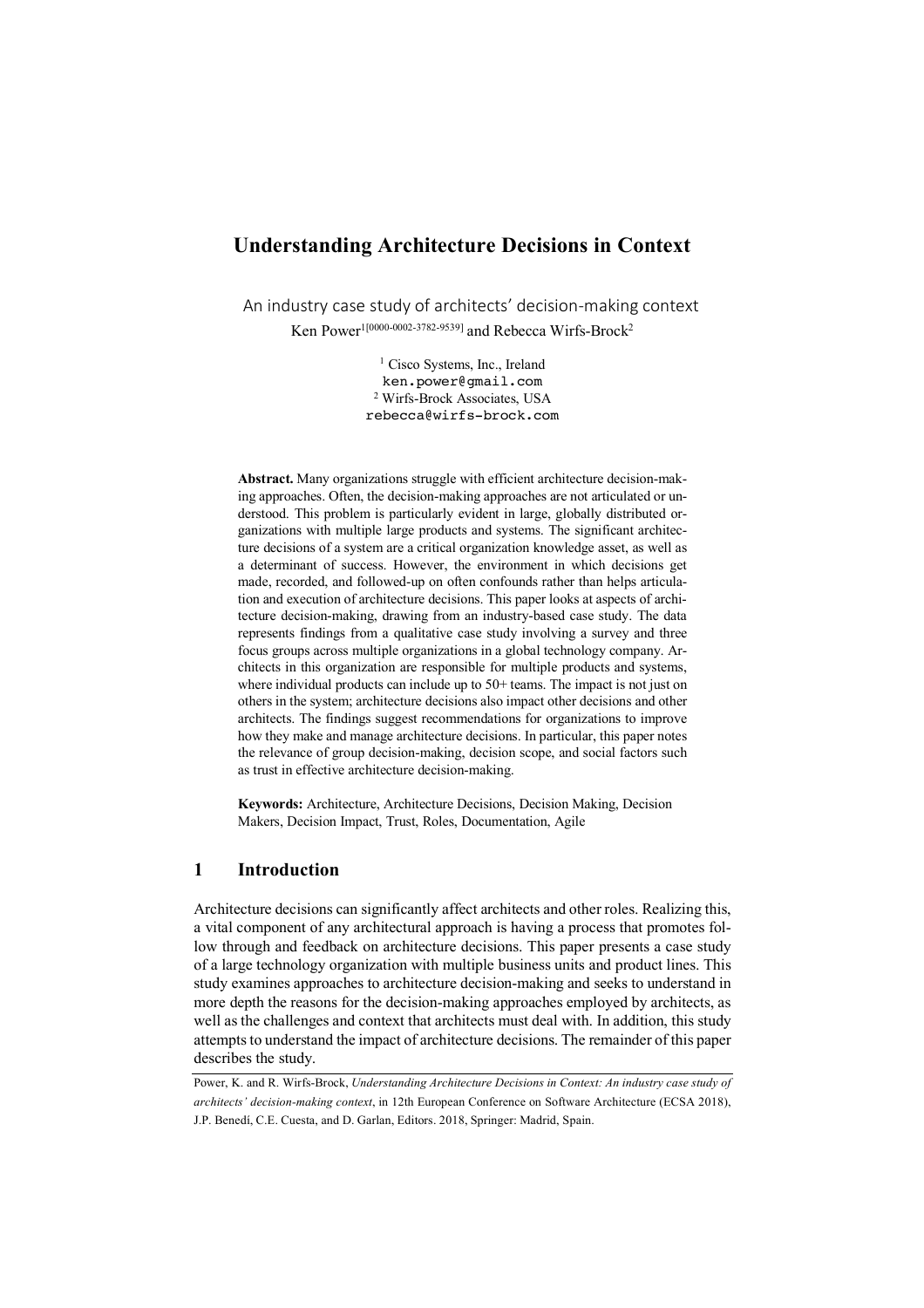Section 2 places this study in context through a review of relevant literature from software architecture decision-making. This study employs a survey and three focus groups as part of a larger case study into architecture decision-making. Section 3 describes the research approach used in this study and includes the research questions that this study sets out to answer. Section 4 presents the findings from the survey and focus groups. Section 5 is a discussion of the findings. Finally, section 6 presents the summary and conclusions from this study, including a set of recommendations based on the findings, and a discussion of future research that builds on this study.

## **2 Literature Review**

This section presents a review of the relevant architecture and decision-making literature that informs this study and helps to shape its research objectives. Bass, Clements and Kazman [1] define architecture as, "*the structure or structures of the system, which comprise software elements, the externally visible properties of those elements, and the relationships among them."* Traditionally, an architecture may be described using one or more relevant views [2]. Recognizing that some architecture decisions have a broad impact Kruchten, Capilla and Dueñas [3] propose that a "decision view" be added to existing architecture views, superimposing the design rationale which underlies and motivates the selection of design options realized in the architecture. Kruchten, Lago and Van Vliet [4] suggest that "*Architecture Knowledge = Design Decisions + Design*". Jansen and Bosch [5] go even further to assert that a system's architecture should be viewed as the composition of a set of architectural design decisions. This paper takes the position that it is a distraction to argue whether decisions should drive the selection of relevant views as do Tyree and Akerman [6], or whether selecting relevant views should drive important decisions [7]. Both the architecture and the relevant views that represent it embody design decisions. Both are important to communicate. Important to understanding any architecture are the cumulative decisions that influenced it as well as an appreciation for how those decisions were made.

Although several formal architecture decision-making approaches have been published, software engineering researchers find few to be used in practice. This may be because many published decision-making approaches describe processes for making reasoned tradeoffs between several competing options, while decision making researchers observe that many complex real-world decisions are not about making tradeoffs, but instead about finding a reasonable decision that satisfices the current situation and allows for action [8]. Rekha V. and Muccini [9] also found that none of the published methods account for differences in expertise required to make informed decisions nor do they have provisions for resolving conflicts or differences of opinion. Surveys of architects have found that over 85% of decisions made are group decisions [9, 10]. During group discussions, both shared and unshared (e.g. unknown to all members of the group) information is brought out and examined.

Tyree and Akerman [6] proposed elevating architecture decisions to first-class architectural artifacts suggesting that documented decisions can provide concrete direction for implementation and serve as an effective tool for communicating to customers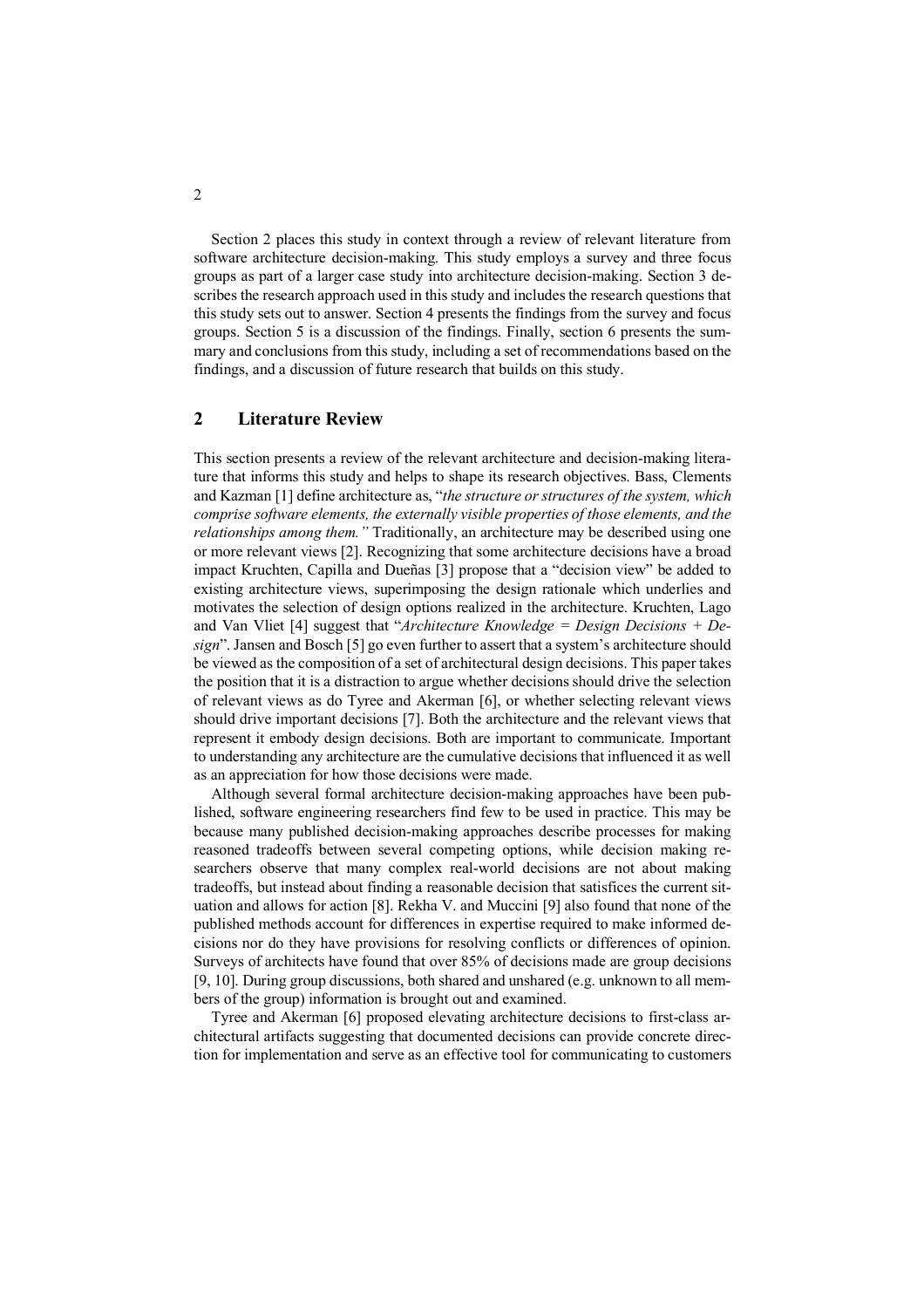and management. It is unclear whether practicing architects often take their advice. In a survey by Dasanayake, Markkula, Aaramaa and Oivo [11], architects reported that 90% of their decisions were made and communicated informally. And while these architects were mostly satisfied with their informal decision-making processes, they also recognized some challenges with revisiting design rationale, communicating decisions to customers, and in knowledge gaps between engineers and architects. In our research we also found that decisions were communicated informally through a number of media, including slide decks, wikis, and meeting recordings.

Kruchten [12] proposes the following taxonomy for architecture decisions: *Existence decisions* state that some element or artifact will show up in the system's design or implementation. *Bans* or *non-existence decisions* are statements of things to not do. Kruchten [12] suggests that it is especially important to precisely document *bans* because there isn't a place for them in conventional architecture documentation. *Property decisions* affect the overall qualities of the system and may be represented by design rules or constraints. *Executive decisions* are driven by the business environment and may affect the development process or choices of technology and tools. Although they may place constraints on the architecture, Kruchten [12] asserts that executive-level decisions are often not captured or appear in documents usually not associated with the architecture. Kruchten's model, while one of the few decision categorization models that we can find in software architecture, is insufficient for handling decisions in the type of environment we are studying and for classifying the types of decisions we are uncovering.

While Miesbauer and Weinreich [13] found that architecture decisions could be mapped to Kruchten's taxonomy [12], they noted that architects themselves talk about decisions they make according to level. They proposed classifying architecture decisions according to these levels: Management typically makes *organization-level* decisions with advice from software architects. Once made these decisions are rarely revisited. Project managers, architects, and customers tend to make *project-level decisions* at the beginning of a project. Software architects or team leads typically make *architecture-level* decisions after discussion in a group. Finally, *implementation-level* decisions are made independently by developers and typically not documented. Miesbauer and Weinreich [13] suggest further investigation into whether the levels they identify are adequate to partition the decision space. A weakness in the framework of Miesbauer and Weinreich [13] is it suggests that impact is contained to a specific level. In our research, we found it fruitful to characterize decisions along multiple dimensions, including impact and scope. We also found examples where implementation-level decisions had system-wide impacts on architectural qualities.

## **3 Research Approach**

This section presents the research questions addressed through this paper. This section then states the epistemological stance employed by the study, and how that influences the study and the choice of research methods. This study uses a case study of a large, global technology organization. A survey and three focus groups are used to answer the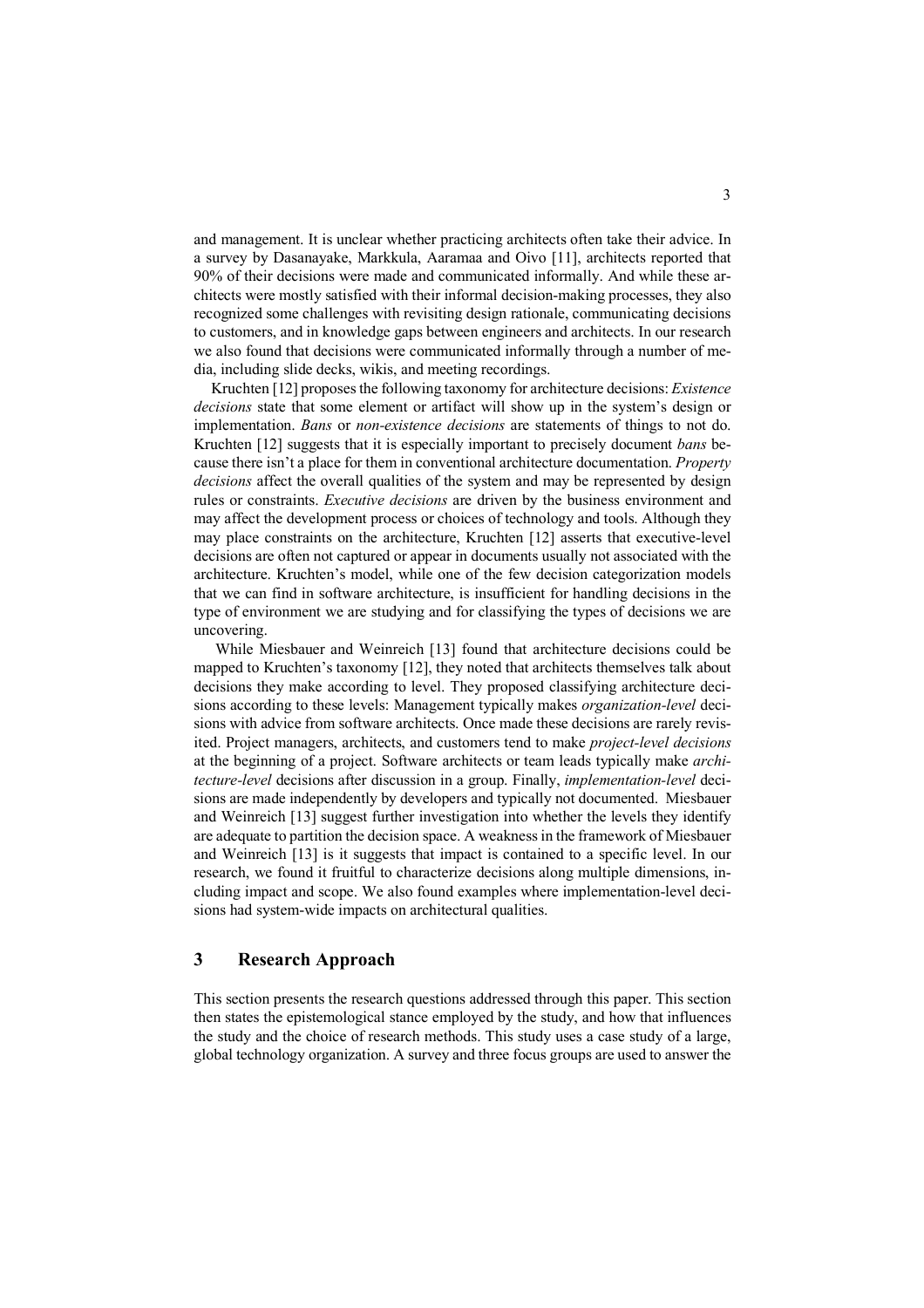research questions. This section describes these methods, and how they contribute to the study. Finally, this section describes the data collection and analysis methods.

#### **3.1 Research Questions**

With regard to architecture decision-making, the topics of interest to this study relate to approaches, challenges, context, and impact. This paper aims to contribute to the body of knowledge on architecture decision-making by answering the following research questions:

- RQ1: **Approaches**: What are some examples of decision-making approaches used by architects, and how those decisions are made?
- RQ2: **Challenges**: What challenges do architects encounter associated with the current architecture decision-making approaches?
- RQ3: **Context**: How does the context influence decisions made by architects?
- RQ4: **Impact**: How do decisions made by architects impact other people?

Findings related to these questions are presented in section 4.

## **3.2 Research Method**

Any study is shaped by the social and theoretical perspectives adopted by the researchers [14]. This study adopts an interpretivist, constructivist philosophical stance. Interpretivist research acknowledges that people have potentially widely-varying perceptions of the same phenomenon, and that knowledge is a social product [15].

This study uses a case study to "*understand complex social phenomena*" related to how architects make decisions. Case studies are well suited to research in software development because they study contemporary phenomena in their natural setting [16, 17]. This study is concerned with how and why architects make the decisions they do, and how those decisions impact others. Case studies can "*uncover subtle distinctions and provide a richness of understanding and multiple perspectives*" [18]. This research includes perspectives from multiple stakeholders, not just architects. Yin [19] notes that case studies are suitable when "*the boundaries between phenomenon and context may not be clearly evident.*" The primary unit of analysis is a Business Group, BG1, one of the largest business groups in the company consisting of approximately 5,000 people in different sites around the world. BG1 has multiple business units, each of which is responsible for multiple product lines in a particular domain. The initial survey targeted architects across BG1. The researchers decided to conduct a focus group with participants from each of three product lines. We targeted one product line per business unit in order to get a representative sample of perspectives on the topic of architecture decision-making. The case study consists of one survey from BG1 and three focus groups, FG1, FG2, and FG3.

These four units of analysis combine to provide a comprehensive picture of architecture decision-making. Initially, the researchers conducted a survey of 62 architects located across a business group with sites in North America, Europe, Israel, and India.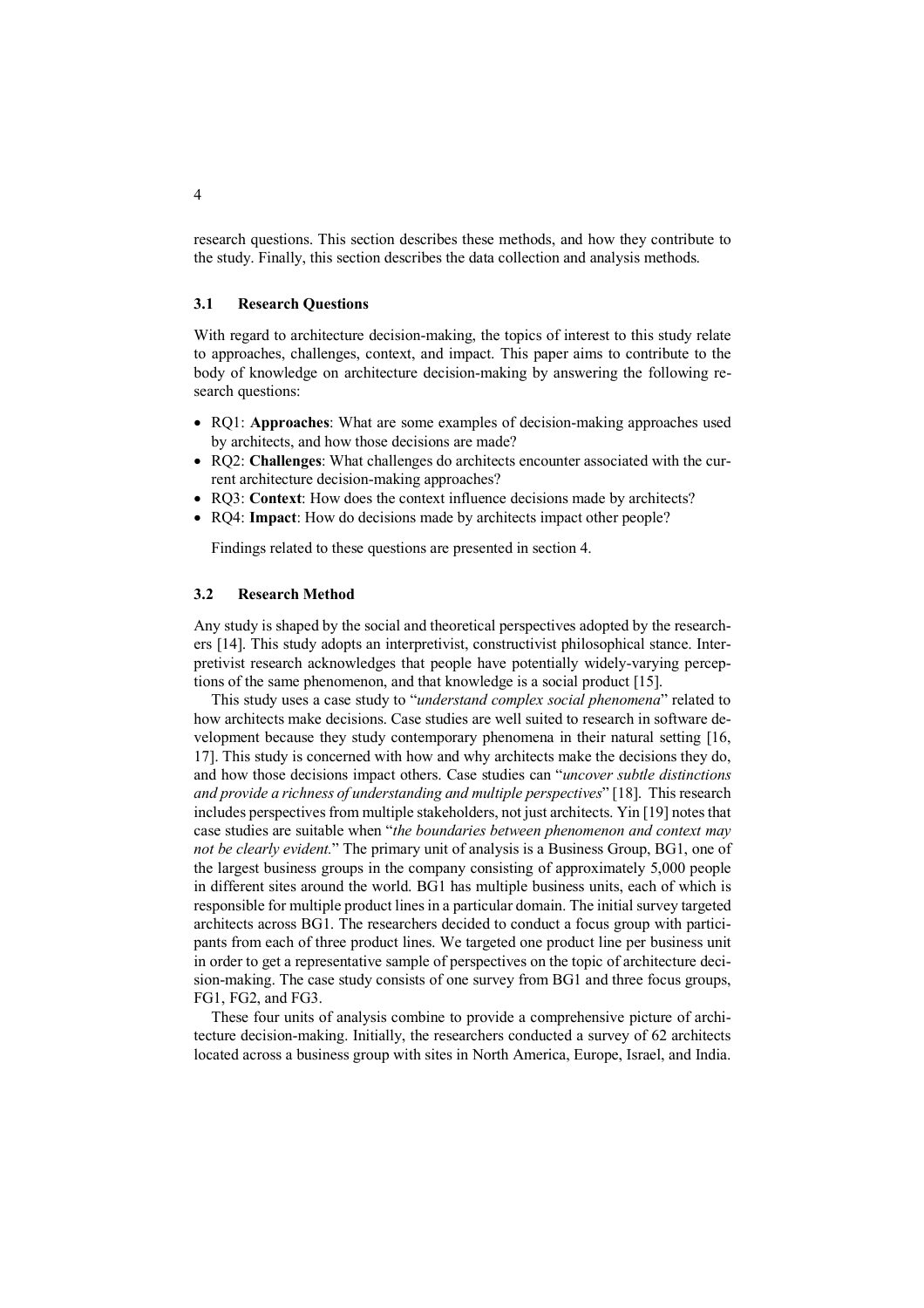We wanted to broadly understand how architects perceived their role and interactions with others and more specifically what they found to be challenging and rewarding aspects of their work. In addition to demographic information, the survey asked about their role and interactions with other architects, engineers, product owners and product management. The survey participants were highly experienced, as shown in **Table 1**. The majority (90%) had architect, technical lead, or principal or distinguished engineer in their job title. The remaining respondents were engineers or managers. Different kinds of architects were represented including customer, solutions, systems, and Scrum (team lead) architects. Following on from the survey, we conducted three focus groups specifically on the topic of architecture decision-making.

| # years experience as an architect | % of respondents |
|------------------------------------|------------------|
| $10+$ years                        | 47%              |
| $6-10$ years                       | 23%              |
| 4-5 years                          | 15%              |
| $1-3$ years                        | 13%              |
| $\leq 1$ year                      | $2\%$            |
| No response                        | $10\%$           |

**Table 1.** Survey respondents' years of experience as architects

Morgan [20] defines focus groups as "*a research technique that collects data through group interaction on a topic determined by the researcher*". Yin [21], on the other hand, says the groups are focused because they share some common experience or views. These two perspectives are complimentary for the purpose of this study. The unit of analysis is the group itself, not the individuals within the group, so each focus group is one data collection unit [21].

| <b>Focus</b><br>Group: | FG1                                | FG2                                  | FG3                                                                        |
|------------------------|------------------------------------|--------------------------------------|----------------------------------------------------------------------------|
| <b>Focus</b>           | Decision<br>Architecture<br>Making | Architecture<br>Deci-<br>sion Making | Architecture Deci-<br>sion Making                                          |
| #<br>Partici-<br>pants | 10                                 | 11                                   | 12                                                                         |
| Location               | Israel                             | USA                                  | India                                                                      |
| Domain                 | <b>Security Products</b>           | Video Technology                     | Networking Tech-<br>nology                                                 |
| <b>Roles</b>           | Architects.<br>Program<br>Managers | Engi-<br>Architects,<br>neers        | Architects, Engi-<br>neers, Program Man-<br>agers, Engineering<br>Managers |

**Table 2.** Summary of focus groups conducted as part of this study

The survey data was collected using a Web-based survey tool. The focus groups were recorded and then trascribed. The authors analyzed the survey data and focus group data independently and reviewed the analyses together through multiple iterations.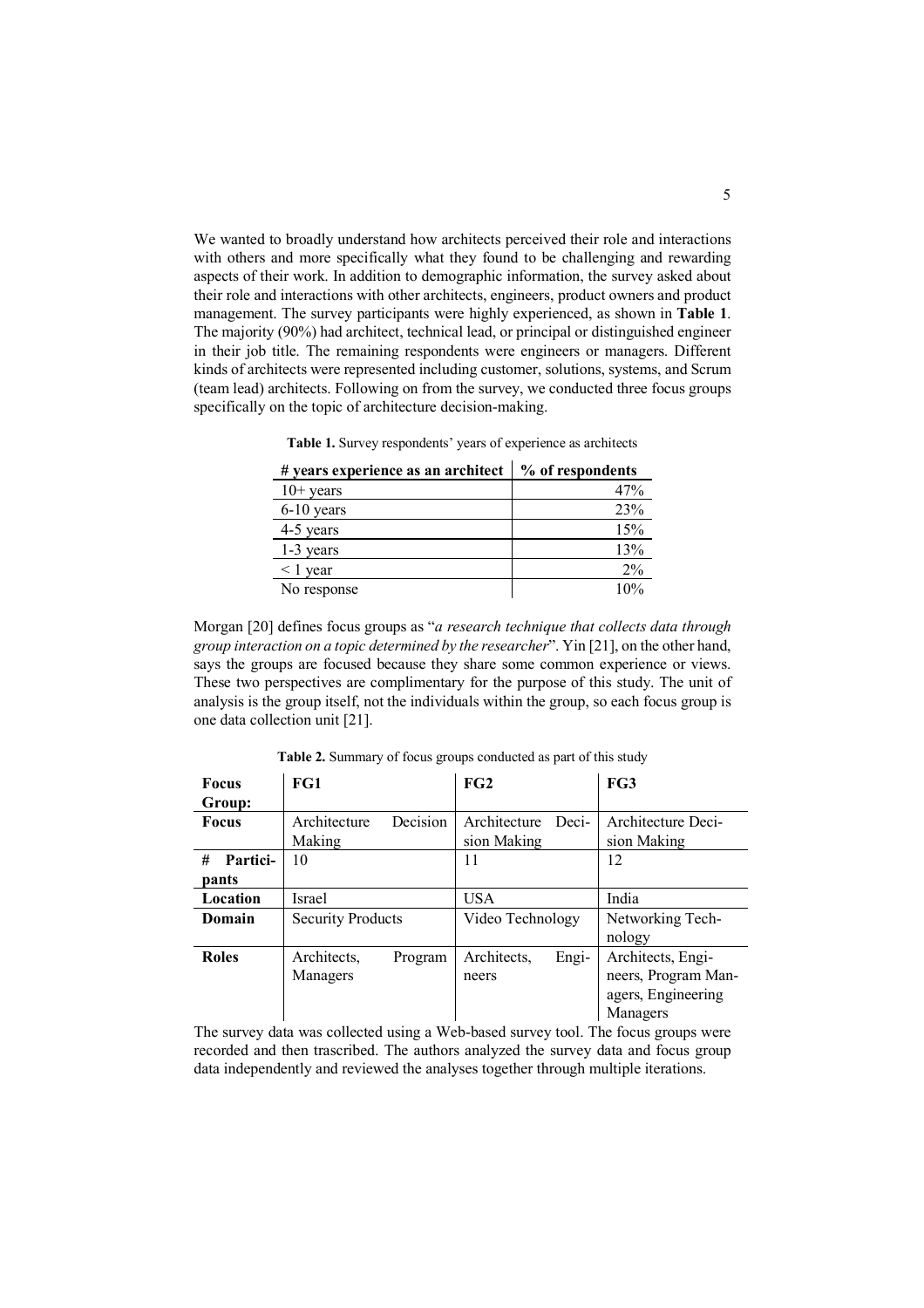#### **3.3 Threats to Validity**

This section discusses potential threats to the validity of this research study.

- **External Validity**. The researchers do not claim that these findings are universally applicable. They are representative of a number of business units in a specific, large global technology organization. They serve as illustrative examples that others may learn from.
- **Construct Validity**. To mitigate this threat, data was collected from multiple sources. The researchers used triangulation between the survey data and the three focus groups, thereby converging evidence from four distinct data sources. The researchers compared results across multiple groups, where the data was collected at different points in time and in different geographic locations.
- **Reliability**. Relating to the repeatability of the study, the survey instrument and focus group questions were designed over several iterations and involved other subject matter experts and architects to review these and provide feedback. Using respondent validation [21] the researchers reviewed the data with a small group of architects from BG1 to help ensure validity of the data and the findings
- **Internal validity**. This study does not attempt to establish any causal relationships, so no internal validity threats are described [17].

## **4 Research Findings**

#### **4.1 Survey Results**

The top 6 activities surveyed architects reported in order of frequency mentioned were architecture design, 98%; collaborating with development teams, 87%; product and solution requirements specification, 84%; knowledge sharing, 82%; document review, 65%; and program and product planning, 50%. Only 18% reported coding and 15% testing. Most, 82%, interacted daily with engineering and development teams; 13% did so weekly. Frequency of interactions with product owners and management was less with 44% reporting interacting daily, 37% weekly, and 10% monthly.

When asked what impacted their effectiveness, architects identified the dissipation of knowledge, the large number of people involved in making decisions, finding reliable or up to date documentation and information, misalignment with the development team and other architects, organizational changes, time zone differences, time pressures, and overlapping/unclear roles and responsibilities.

For the most part, architects perceived that they were effective in their various roles. 77% rated their effectiveness positively. 79% rated their communications with engineering as successful. Slightly less, 60%, rated their communications with product management as successful. However, some architects, were unsure whether others in the organization considered their work valuable or necessary. Architects wanted to be heard, understood, and recognized as making valued contributions.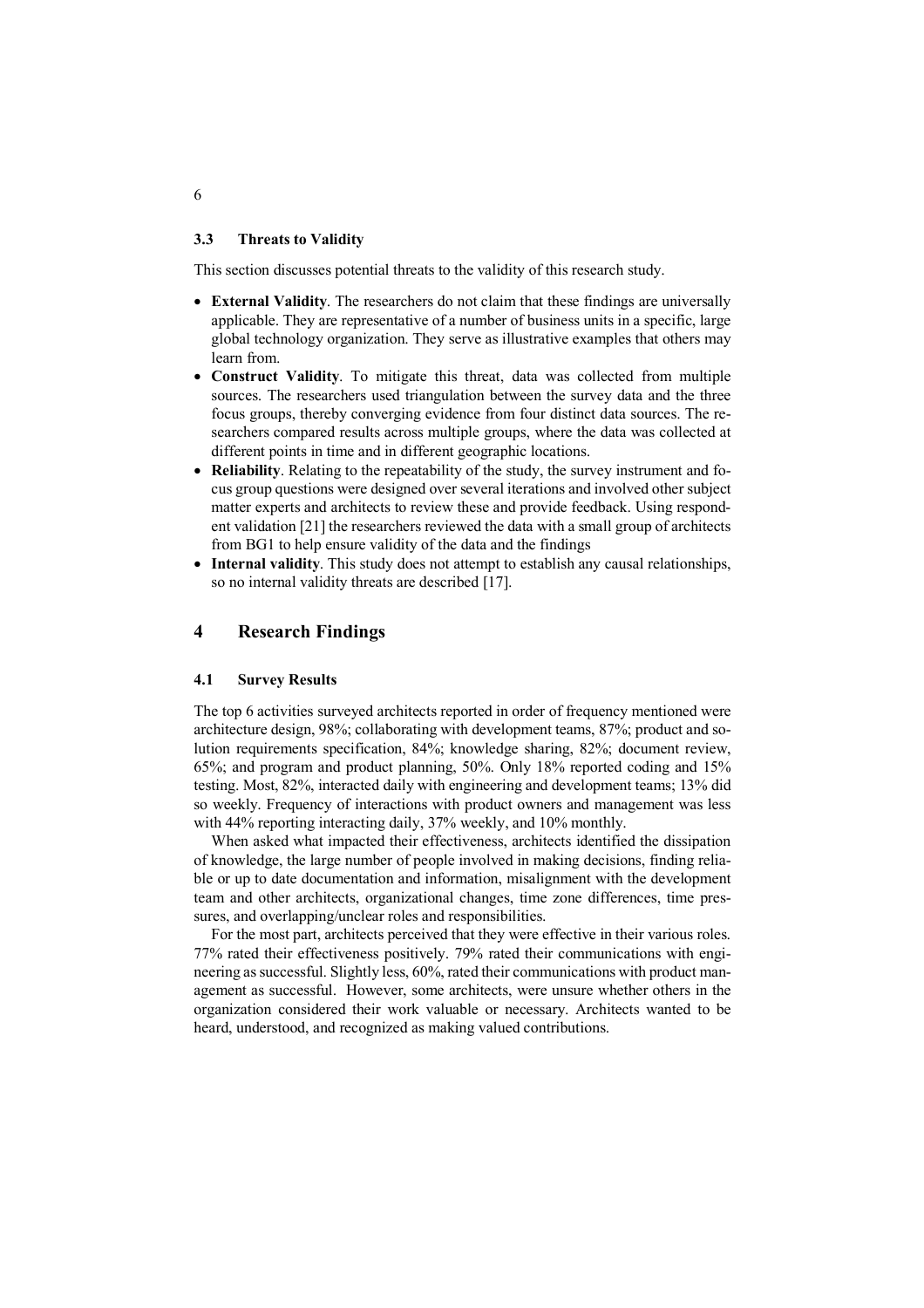Surveyed architects found working with engineers to be extremely rewarding. They were gratified to receive pragmatic, concrete feedback on the architecture and the decisions they made; to see the final solution as implemented and its evolving design; to answer questions, mentor engineers, and bring information about customers and broader issues to the team; to feel part of a team working on a common goal; and to be engaged in collaborative decision-making and mutual learning. They wanted engineers to be more involved earlier in the definition of the product as well as to be more involved themselves during implementation. Learning was perceived as bi-directional: while engineers have broader view of technology and trends in the industry, architects know about customer needs, product requirements, and more broadly about the existing architecture.

Architects expressed frustrations when engineers misunderstood their designs or when engineers lacked product knowledge. Other architects expressed frustration with engineers' seemingly short-term focus or focus on functionality to the exclusion of system qualities. It was also frustrating when engineers didn't contribute to or value architecture documentation, or when the code was viewed as "the only source of truth" about the design.

When asked one thing they would like change to make their practice of architecture more effective when working with engineering, several themes emerged: better knowledge sharing, improved documentation including documentation of decisions, and improved feedback and review of the architecture and its implementation.

Surveyed architects who regularly engaged with product owners or product management (not all did, and some architects were also in the role of product owner) were mixed in their perceptions. Some architects found it rewarding that they could influence product management's understanding of significant architecture requirements, clarify or remove unnecessary requirements, and influence product features and their delivery roadmap. They found it rewarding to get deeper insights into the customer and the product provided by product management.

Architects were frustrated by conflicting requirements or when product owners changed requirements or priorities too rapidly. Another frustration was inflexible product managers who didn't listen. Other architects expressed frustration with product owners' lack of current product or customer knowledge or when they made architecture decisions without asking their advice. They were also frustrated when those decisions seemed shortsighted or overly focused on satisfying a single customer.

When asked one thing they would like change to make the practice of architecture more effective working with product management, architects on the whole wanted to improve communications, increase collaboration, increase their visibility into and influence on the overall product strategy and backlog, and be involved in joint decisionmaking on architecture.

#### **4.2 Examples of Decisions**

Focus group participants were asked to share their experiences with recent architecture decisions. Examples of decisions are sown in Table 3.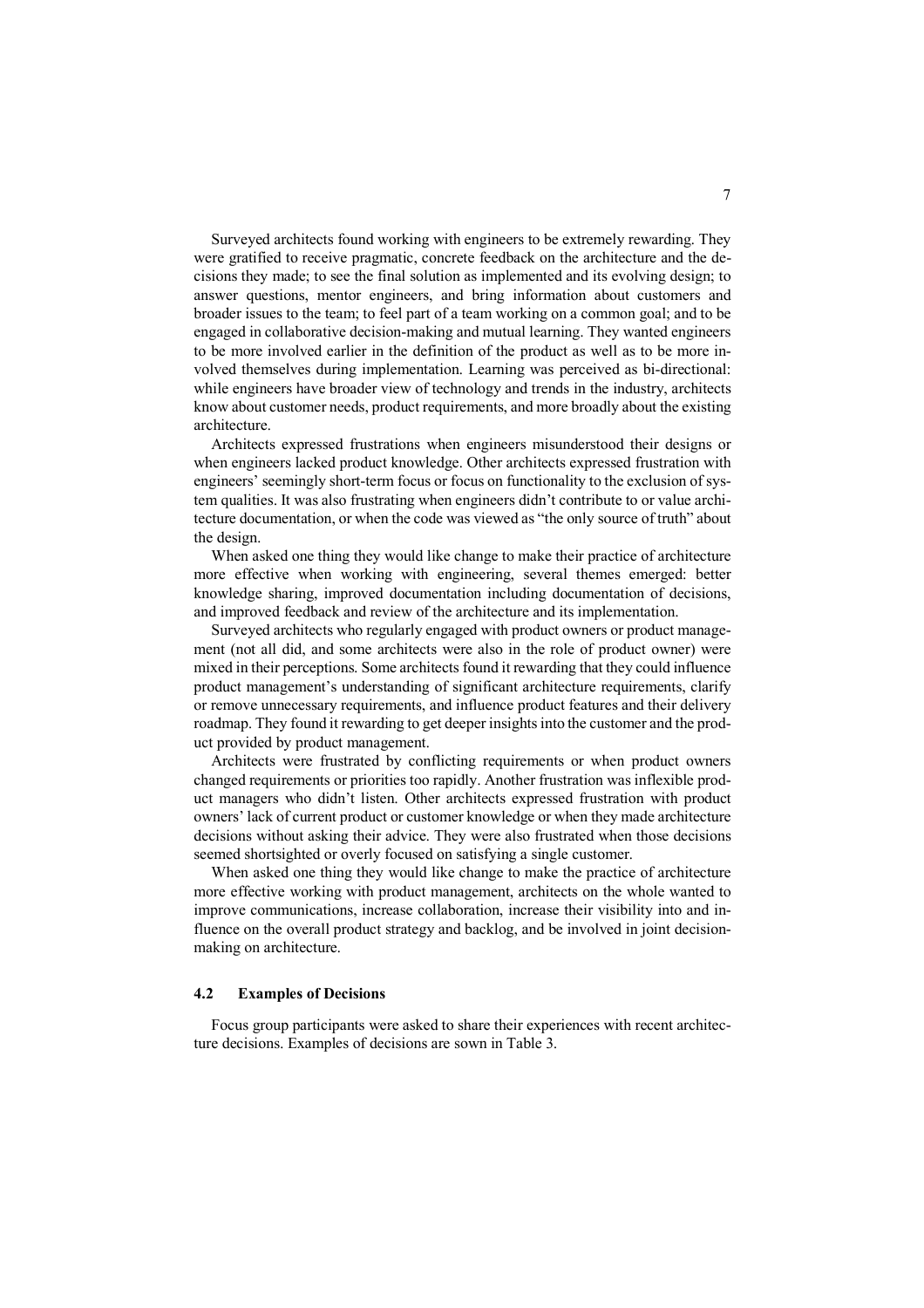| Category                       | <b>Example</b><br>from<br>this<br>study                                                                 | <b>Scope</b>   | Impact                   | Source          |
|--------------------------------|---------------------------------------------------------------------------------------------------------|----------------|--------------------------|-----------------|
| Technology                     | Investing<br>in<br>micro-<br>services frameworks                                                        | System         | <b>Business</b><br>Unit  | FG <sub>2</sub> |
| Technology                     | Moving to<br>containers<br>and microservices                                                            | System         | <b>Business</b><br>Unit  | FG <sub>2</sub> |
| Technology                     | Moving to open stand-<br>ards                                                                           | System         | <b>Business</b><br>Group | FG <sub>2</sub> |
| Design guide-<br>line          | Defining a standard for<br>defining and publishing<br><b>APIs</b>                                       | System         | <b>Business</b><br>Group | FG <sub>2</sub> |
| Product<br>implementa-<br>tion | incompatible<br>Using<br>technology                                                                     | Product        | <b>Business</b><br>Unit  | FG <sub>2</sub> |
| Product<br>implementa-<br>tion | Deciding to use plat-<br>form native encryption<br>components                                           | Product        | <b>Business</b><br>Unit  | FG <sub>2</sub> |
| Product<br>implementa-<br>tion | Taking a short-sighted,<br>simple decision due to<br>client pressure                                    | Compo-<br>nent | <b>Business</b><br>Group | FG1             |
| Product<br>implementa-<br>tion | decision<br>Taking<br>a<br>quickly instead of ana-<br>lyzing new information<br>brought up in a meeting | Compo-<br>nent | <b>Business</b><br>Unit  | FG1             |
| Product<br>implementa-<br>tion | Designing a backwards<br>incompatible<br>end-to-<br>end solution                                        | Compo-<br>nent | <b>Business</b><br>Unit  | FG1             |
| Product<br>implementa-<br>tion | Extending an existing<br>solution, trying to fit a<br>design to an incompati-<br>ble platform           | Product        | Product<br>Line<br>Team  | FG3             |
| Product<br>implementa-<br>tion | Repeatedly bringing up<br>a design problem due to<br>lack of understanding of<br>an existing solution   | Compo-<br>nent | Product<br>Line<br>Team  | FG3             |
| Infrastructure                 | Investing in a separate<br>infrastructure group                                                         | System         | <b>Business</b><br>Unit  | FG <sub>2</sub> |

**Table 3.** Examples of decisions identified in focus groups, and their context

The researchers found it difficult to classify these decisions according Miesbauer and Weinreich [13] levels or to line them up with Kruchten's taxonomy [13]. Consequently, we characterized decisions as being technology, design guidelines, infrastruc-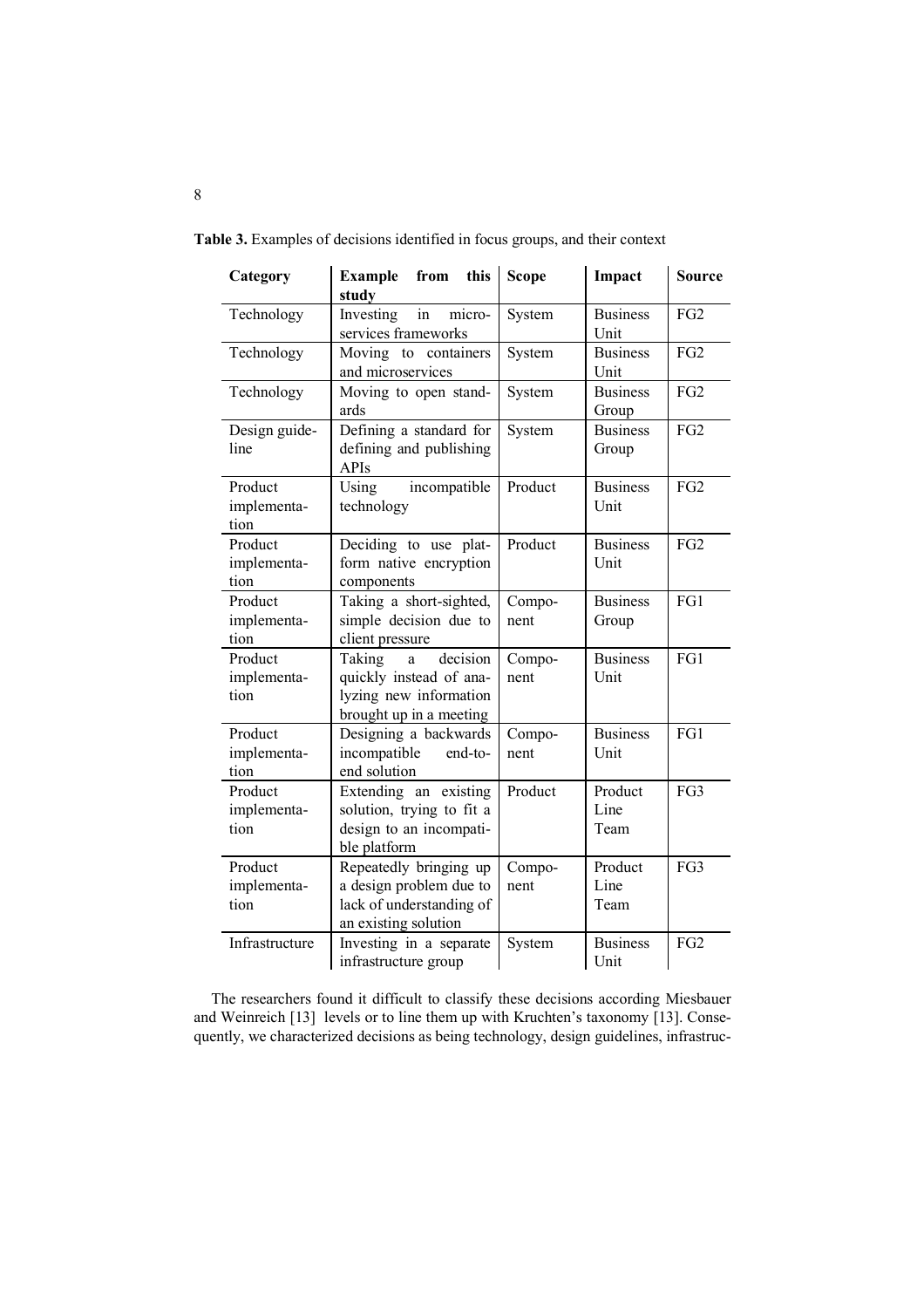ture, or product implementation level decisions. Analysis revealed that technology, design guidelines, and infrastructure decisions were viewed positively, while product implementation decisions were not. The data in Table 3 relates the decision examples to the case study. The scope of decisions relates to a component, a product (composed of many components), or a system (composed of many products). The decision impact is expressed in terms of whether the decision impacts the product team, the business unit, or the business group. Table 3 also notes the source focus group for the example.

### **4.3 Approaches to Decision Making**

Architects described their decision making as mostly informal, e.g. the right people get in a room or on a phone call and discuss. While decision-making can be informal, it can also be political. One respondent in FG1 recounted a situation where those who dissented were removed from further discussion. Another observed that conversations, and persuasion and interpersonal relationships often drive decisions, and that this was not always positive. Depending on the decision, certain people had veto power, and for some decisions, it was agreed that product management rightfully should make them, although architects would like to be consulted.

The survey raised several questions about who made decisions about the architecture. One respondent noted that in some cases project managers and product managers make technical decisions without consulting architects. A different respondent expressed a desire for "*more formal tracking of decisions*" to help collaboration with product managers and product owners.

#### **4.4 Challenges with Current Approaches to Decision Making**

Architects were not always involved in architecture-related decisions. Survey respondents indicated that architects did not always have the influence that they thought they should have: *"significant decisions are completely centralized within the senior leadership team and architects/POs/PMs have less influence than they should."* This was echoed by another respondent who noted, *"Not all the information is shared with architects which could affect some architecture decisions in the initial phase of the project*". There was no indication that the lack of information sharing or centralizing of decision-making was designed to deliberately to exclude architects, but several architects certainly felt the impact.

Focus group participants cited several challenges that they associated with current decision-making approaches. Decisions are often made without considering the technical feasibility of implementing the solution, and the long-term consequences associated with that. An example cited by one architect related to a build vs buy decision. In the system he worked on, there were several instances where the team decided to build the required functionality, rather than buy a commercial solution. This had the effect of adding to the system's technical debt.

Participants in FG2 noted that it is difficult to reverse poor decisions, and when decisions are reversed or changed, it does not happen quickly enough. Participants in FG1 noted an unwillingness to change decisions: "*the first decision is accepted as the final*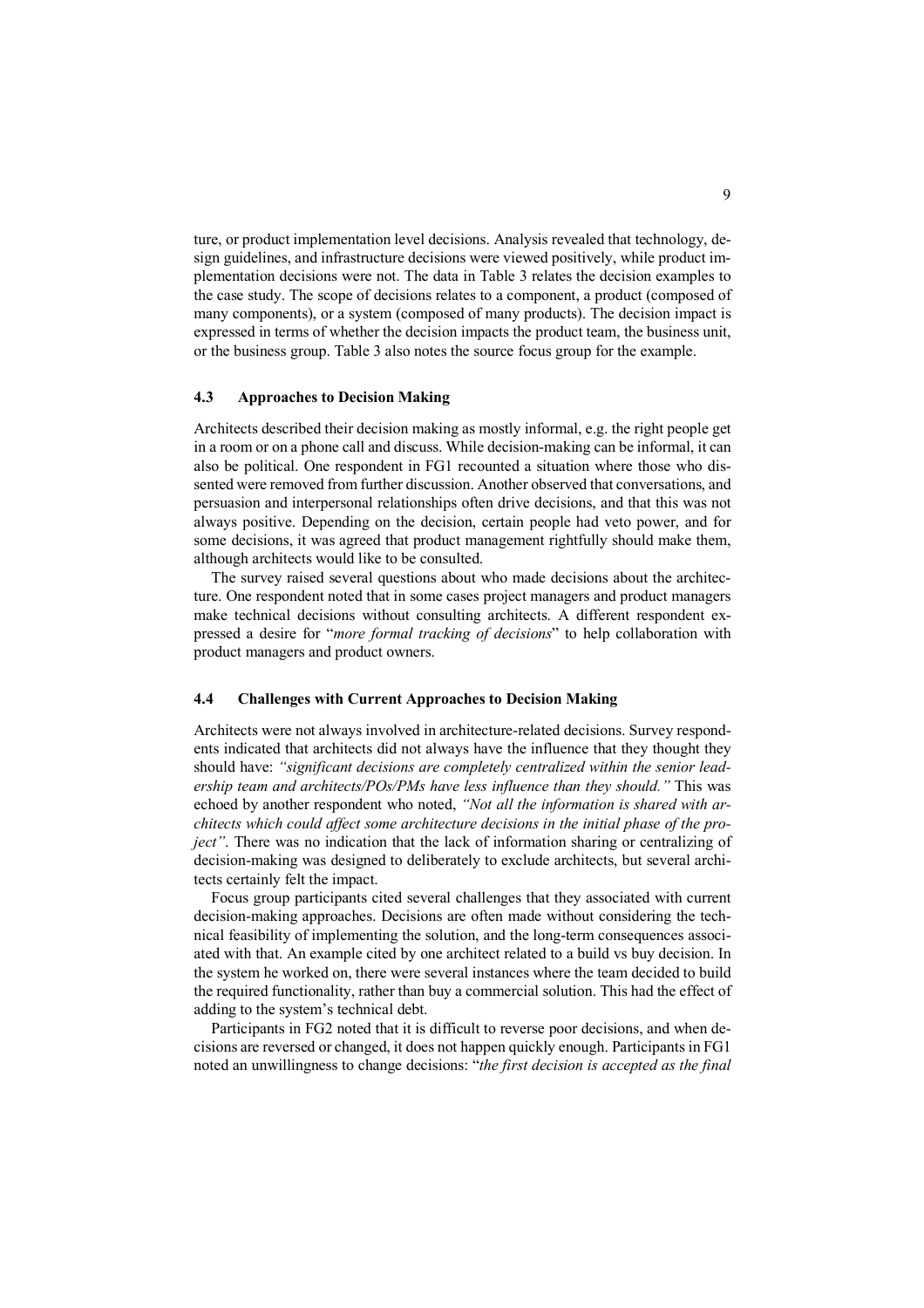## *one and the project leader doesn't adjust or change direction when problems or new information is found*".

The survey highlighted several examples where architects felt decisions were not followed through. In one case, an architect felt that people do not follow through on implementing architecture decisions because they are unaware of them, or they do not trust the decision. One architect noted that architects are often out of the loop during development and that decisions and feedback would be improved if the team were to "…*involve architects on the problems raised during the implementation*".

#### **4.5 Context in Which Architects Make Decisions**

Architects didn't directly share many thoughts on why decisions were made the way they were. But some decisions seemed to be made under time pressure. In those cases, decision makers had to make tradeoffs between short-term project considerations and longer-term architecture sustainability. Decisions sometimes were made in the narrow context of delivering the next feature; in this case expediency drove the decision-making process. People got together, discussed, and made a decision. One participant in FG1 noted that it was difficult to make longer-term decisions, so he didn't: *"It's too hard to get enough convergence or consensus or agreement around a long term decision, so I often find that I'm making a small, local decision that serves a particular local need and that is locally optimized, and I'm not able to take any long term wideranging considerations into account".* At other times when it was important to gain consensus, it took time to make decisions. One architect in FG2 noted that, *"Because we're focused on getting consensus over multiple engineering teams and architecture teams all over the place, the process has just gotten more complicated."*

A large number of distributed teams is also an important part of the decision-making context. The participants in FG2 are part of a group of 50+ teams working on a single product. Geographic distribution between teams and multiple time zones adds to the difficulty of their context. As one architect from FG2 stated, "*we're not compartmentalized enough that we can make these decisions in one timezone, or even a couple of timezones*".

The distribution among multiple countries, time zones, and teams results in it taking a long time to make "big" decisions. Participants cited situations where consensusbased decisions were necessary and referred to "big" and "consensus" as attributes of decisions that take a particularly long time. As one architect noted about working with teams spread over 5 countries, it takes a long time "*… to sell the idea, right? You have to build consensus around that, and that does take a lot of time*".

Trust is also a factor in decision-making contexts. Focus group participants agreed that decision-making is "*more productive*" when there is a higher level of trust between the people directly involved. Participants cited situations where trust is not present. One example is where there are "*pockets of … technical feudalism*" where an architect is making decisions in isolation.

The agile development process is also a factor. One surveyed architect noted, *"Agile development as currently practiced … does not have a place for Architecture. So this needs to be fixed before we can have a meaningful discussion about how developers*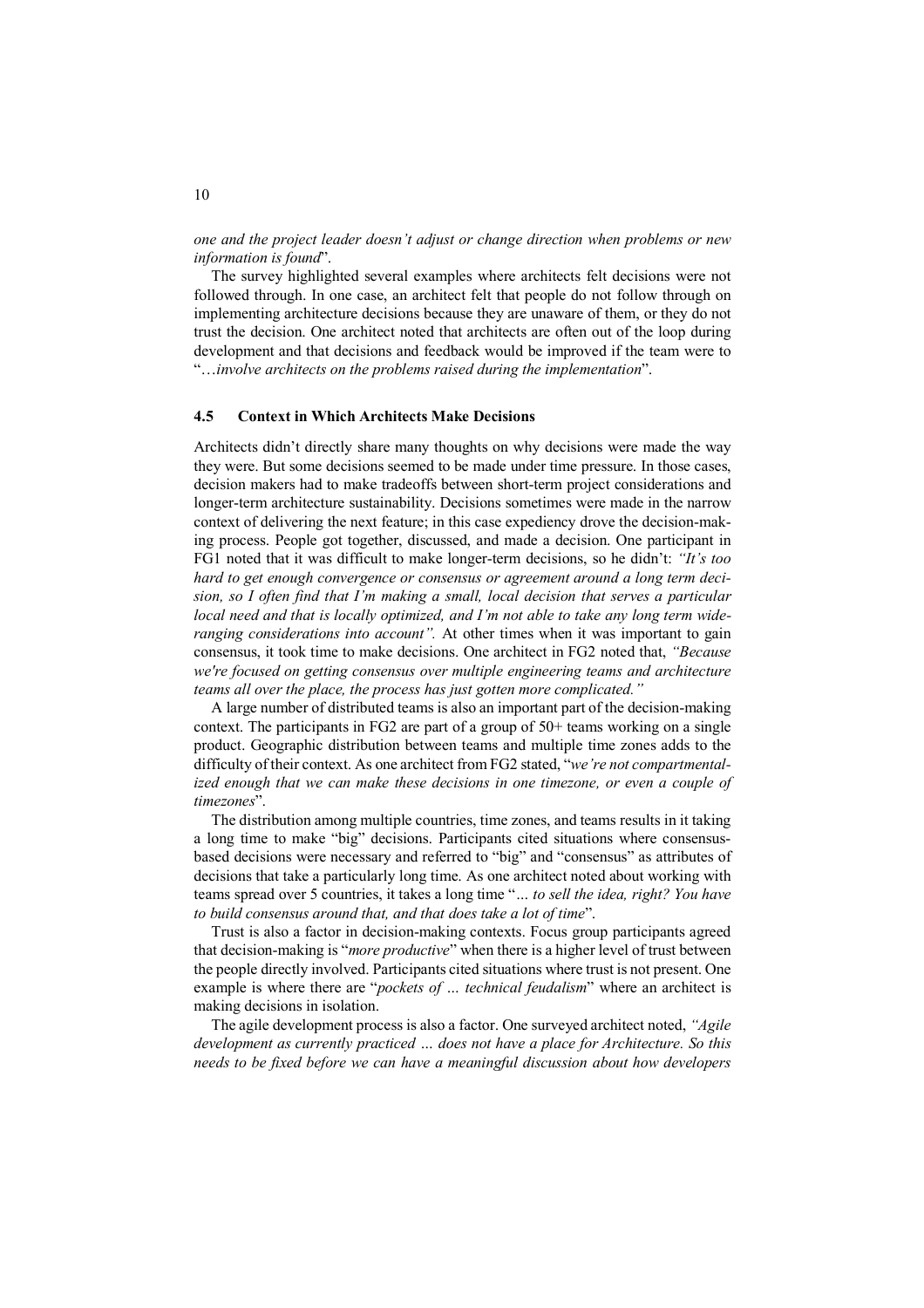*and architects interact."* Another expressed frustration about the way decisions are changed, *"The thing that frustrates me more is when the implementation doesn't match the design because there is a misunderstanding and the developers make their own decisions without checking with the architect. I'm all for letting the development teams as much freedom as possible but the architect needs to be consulted."*

#### **4.6 Effect of Architecture Decisions on Architects and Other People**

There are examples where architecture decisions are not followed through. In one system discussed by participants in FG2, architects defined a high-level architecture (HLA) for several subsystems. The perception of architects is that the teams responsible for implementing that HLA exhibited *"passive aggressive non-compliance"*. They did not challenge the HLA decisions directly. Instead, they disregarded the decisions in the HLA. The perception of the architects was that "*people on various scrum teams … decide they know better*". Participants related this problem to the context of operating within a "giant" multi-country, multi-time zone project with 50+ teams. This context added to a lack of visibility by architects into what teams are actually building.

While verbal communication related to follow-through on architecture decisions happens, it is unpredictable. One architect expressed in the survey their desire for engineers to contribute more to design documentation, noting "*I wish engineers would have contributed more to the knowledge sharing via documentation (and not only verbally, which they do very happily)*".

Lack of information related to past decisions have a significant effect on architects currently working on the product. The need for a trail of decisions and their context came through as architects noted challenges associated with joining a product team where the architecture already has a long history, e.g., "*the very long history of the project and the decisions that were taken before I joined the project*".

Engineers don't always have enough context about the architecture. Sometimes engineers encounter cases where the architecture does not seem to support what they need to do. One architect noted in some cases "*they don't care too much about the design; if it seems it doesn't work, they may "adapt" the implementation, not in line with the design (that may well be wrong or incomplete) but without necessarily telling the architects or updating the documentation*". A further risk here is that if architects don't get this feedback, then any architecture decisions recorded earlier become out of date without an appropriate feedback loop.

## **5 Discussion**

The geographic and time zone challenges reflected by FG2 indicates that the organization in question did not give enough consideration to the impact of these factors on architecture decision making.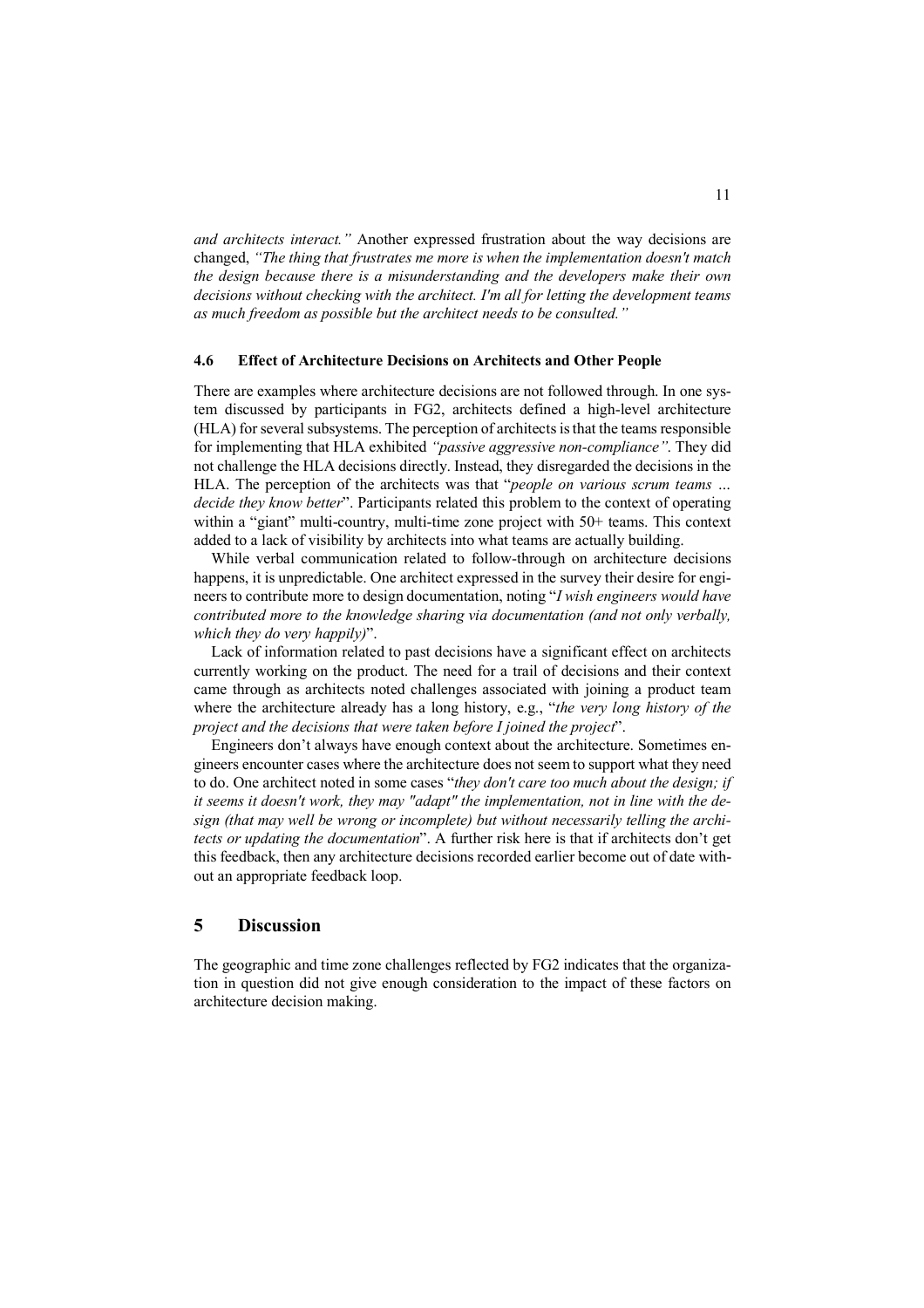#### **5.1 Perceptions of Agile Development on Architecture Decisions**

Agile development emerged as a particularly strong theme from survey results and the focus group data. The organizations that these groups were part of made decisions and assumptions about what it meant for agile and architecture to co-exist. Architects tend to bring up longer-term perspectives on the architecture. Some feel that shortsighted decisions are made when the decision makers focus only on feature delivery at the expense of architecture integrity or increased maintenance costs. An architect in FG2 noted, "*We do have this type of organization problem. I think it's because a combination of agile and I'm not sure the journey to Agile Architecture is ... It's still a journey … We haven't quite figured it out.*"

Several survey respondents and focus group participants echoed a common theme around agile methods contributing to a loss of a paper trail. One survey respondent noted, in connection with the adoption of agile methods, "*we seem to have forgotten that paper-trail is important for adequate product maintenance*".

#### **5.2 Feedback**

Architects desire more feedback on their decisions and want more follow through with engineering. One architect in the survey stated, *"In my book software architecture implies that you have to work with the engineers and also be part of the development teams…[It ] helps validate the design ideas you have as an architect."*

Some architects want more defined processes: *"I believe the lack of formal development lifecycle processes leaves the architect with a design that no one has to comply with". "The 'old way' of architecture process is gone and we don't really have a new one yet".* Another architect offers that one way to improve feedback "*…is for the architect to be a "virtual" member of the development team, going to some of the standups, user story reviews, retrospectives, etc.*"

#### **5.3 Group Decisions**

The findings revealed that groups often make architecture decisions informally. Often decisions are not recorded and so the nuances behind the decisions are lost or become tacit knowledge held only by those initially involved with the decisions. Decisions coming from several sources impact the architecture. Product management, with or without architects' involvement, sometimes makes architecture decisions. Still other architecture decisions are "strategic" and made by senior management. Architects wanted more involvement in all these decisions.

## **5.4 The Roles of Architects and their Decision-Making Scope**

The roles of architects and their scope of decision-making are not always clearly defined. There are different types of architects, ranging from those embedded in development teams (Scrum Architect) to customer and end-to-end solutions architects. Some architects are also Product Owners, which means they define features as well as product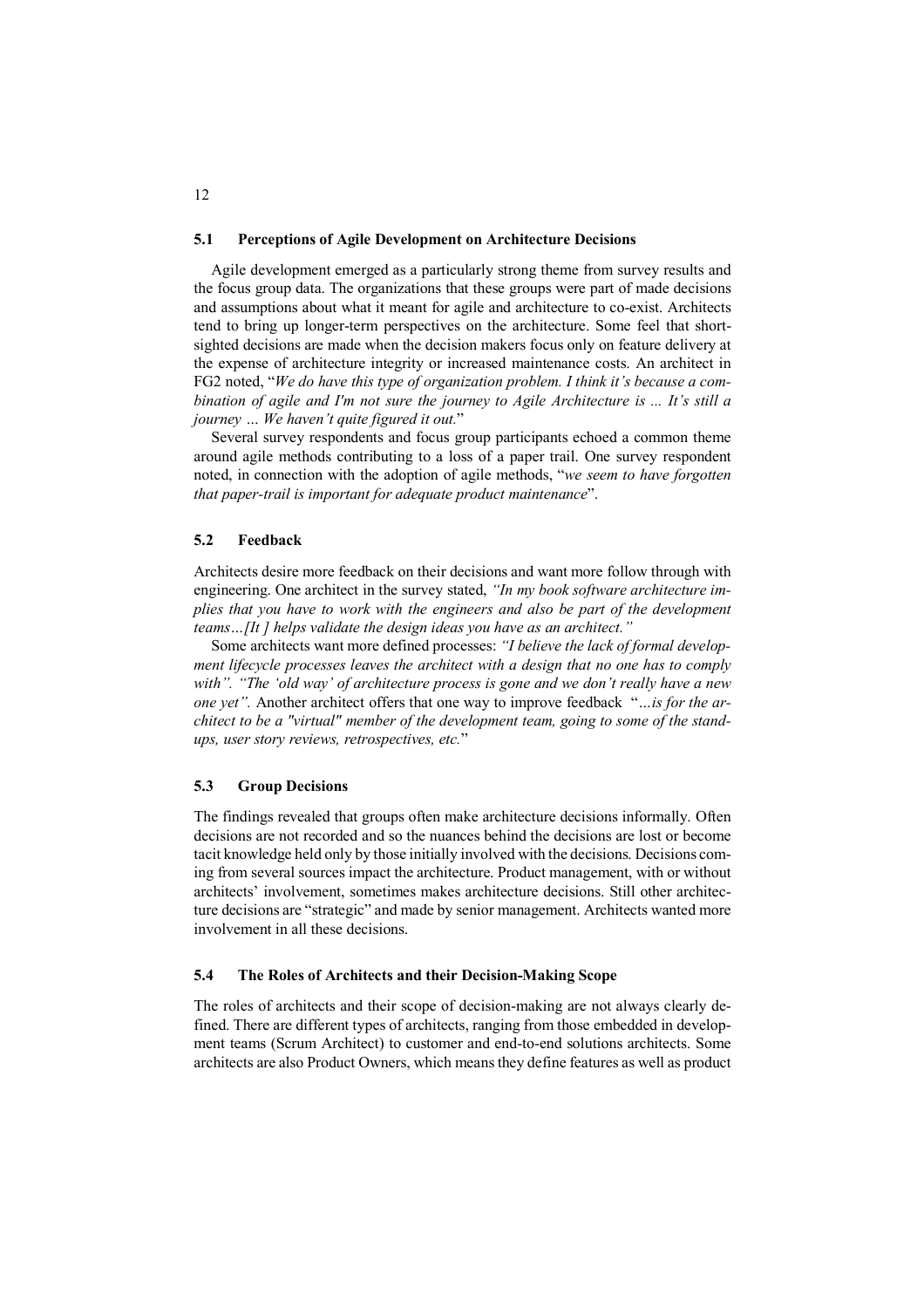architecture. Architects are communicators, and often are the bridge between customer needs and engineering. However, decision-making responsibilities are not always clear. Responsibilities of various architect roles sometimes overlap. Architects would like more clearly defined roles that were better understood and agreed to.

#### **5.5 Scope and Impact of Decisions**

The data shown in section 4.2 indicates that the impact of decisions is generally quite high. Relating the decisions examples to the organization structure, 16.7% impact the product line team. 58.3% impact the business unit responsible for the product line. 25% impact the business group responsible for the business units. The majority of examples that impact the business group are architecture decisions that have a system scope, while one decision example has a component scope. This illustrates that, from an architecture perspective, a decision made at the component level can have a wide-reaching impact well beyond the team. Of the example decisions shown in section 4.2, the architecture decisions at the product scope impact either the product line team or the business unit. The architecture decisions at the system scope impact either the business unit or the business group.

#### **5.6 Characterizing Decisions**

During the data analysis we realized that none of the decision frameworks discussed in the literature review adequately captured certain dimensions of a decision. During the coding process we identified decision categories, which we noted as "Technology", "Product", etc. It also proved useful to identify the level of abstraction that a decision related to or impacted, i.e., systems, sub-system, component, etc.

We find it more useful to characterize decisions along multiple dimensions rather than try to fit them in to a single taxonomy. Our approach was to start with the data, and identify suitable characterizations for the data, rather than start with a framework and force-fit the data to the framework. This approach helped us, and the participants in our study, to gain a deeper understanding of the decisions and their context.

## **6 Summary and Conclusions**

This section presents a summary of the research findings. Section 6.1 shows how the research questions have been addressed. Section 6.2 provides a set of recommendations for architects and organizations based on the research findings. Section 6.3 presents conclusions from the research. Finally, section 6.4 outlines directions for future research by the authors that builds on the topics and findings in this paper.

## **6.1 Answering the Research Questions**

This paper sought to address five specific research questions, as outlined in section 3.1. This section summarizes how each research question has been addressed.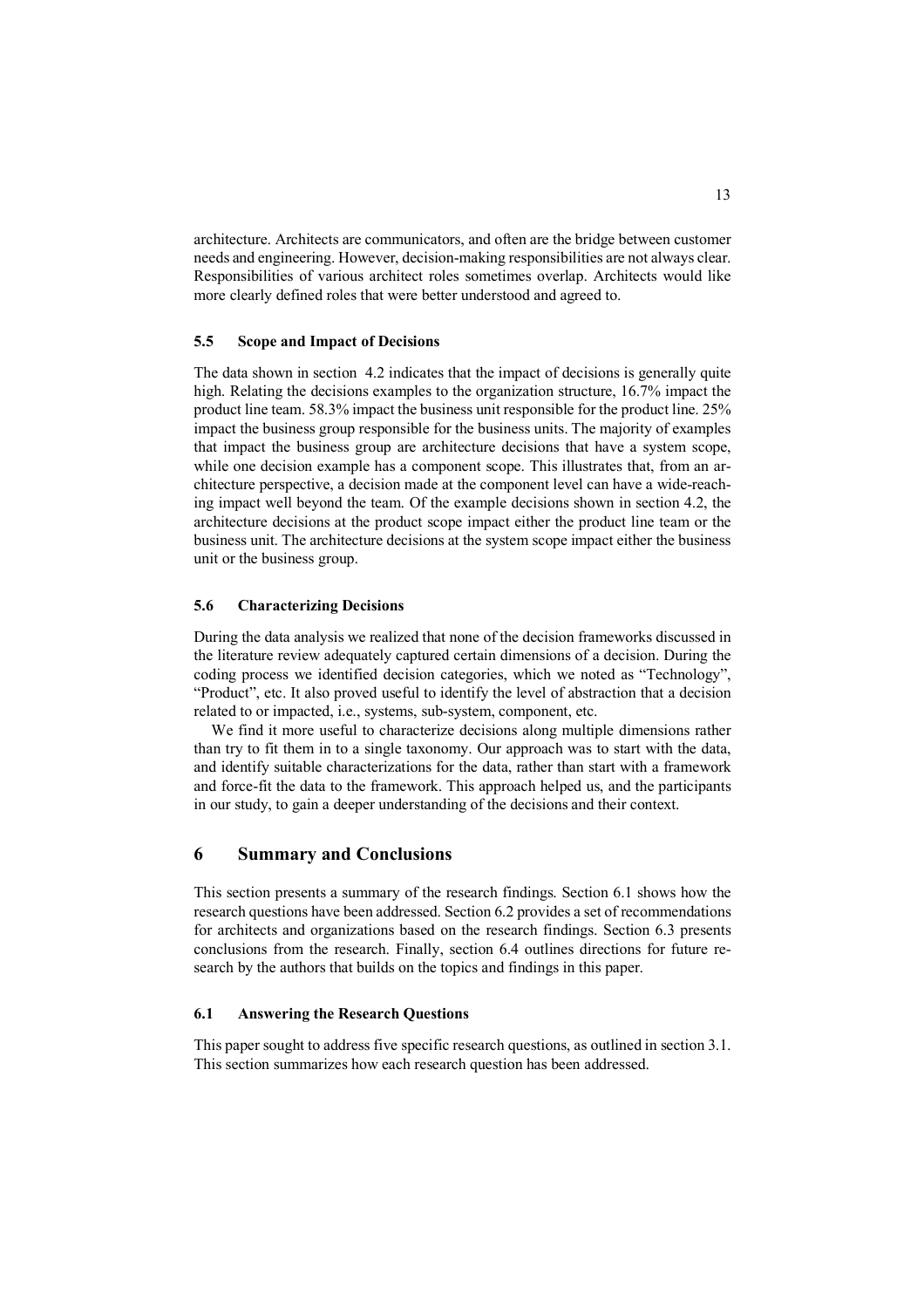- RQ1: **Approaches**. Sections 4.2 and 4.3 presented findings that show examples of current decision-making approaches used by architects. The findings identified a range of approaches, notably the prevalence of informal, group-based decisions. There are also examples of scenarios where architects are not involved in architecture decisions which were made by product management or management, or where they had insufficient information to make an informed decision.
- RQ2: **Challenges**. Section 4.4 articulated challenges encountered by architects related to decision-making approaches. The findings identified some architecture decisions were made without considering the technical feasibility or longer-term consequences and other decisions were made without adequate information.
- RQ3: **Context**. Section 4.5 described some conditions within which architects make decisions. The findings identified that architects worked with large, distributed teams to make decisions which often required consensus building and gaining trust. Architects did not directly offer explanations for their decision-making approaches. Some decisions are made more quickly under time pressures while "bigger" decisions take more time and involve gaining group consensus.
- RQ4: **Impact**. Section 4.6 showed how decisions made by architects, and their decision-making approach, impact other people. The findings suggest that decisionmaking was viewed as more effective when architects followed through with engineering or decisions were made collaboratively.

## **6.2 Recommendations**

The following recommendations are drawn from the survey and focus group findings:

- 1. Consider the space-time separation of teams, and how that impacts architecture decisions. When dealing with teams who are separated in space (through multiple geographies) and time (through multiple time zones), make an effort to compartmentalize the scope of responsibility of teams such that coherent architecture decisions can be made in each location.
- 2. Establish clear decision-making boundaries. Articulate who is responsible for which type of decisions. This can be based on scope of decision (product, system, component, etc.), nature of decision (product, technology, etc.), or something else.
- 3. If your organization is using an agile development approach, then take the time to articulate how architecture fits.
- 4. Understand who is impacted by decisions made by architects. Establish a feedback loop so that architects understand that impact in a timely manner.
- 5. Start with why. Architects in this study expressed a much higher degree of success in decision adoption when other people understood why a decision is being taken. This is an important part of the context of architecture decisions.
- 6. Take the time to foster trust among architects and those impacted by decisions.
- 7. Consider how architecture decisions are retained and communicated. We see a need for retaining and communicating architecture decisions and their rationale, especially when decisions have broad impact. Documenting decisions, to be effective, should fit into existing processes.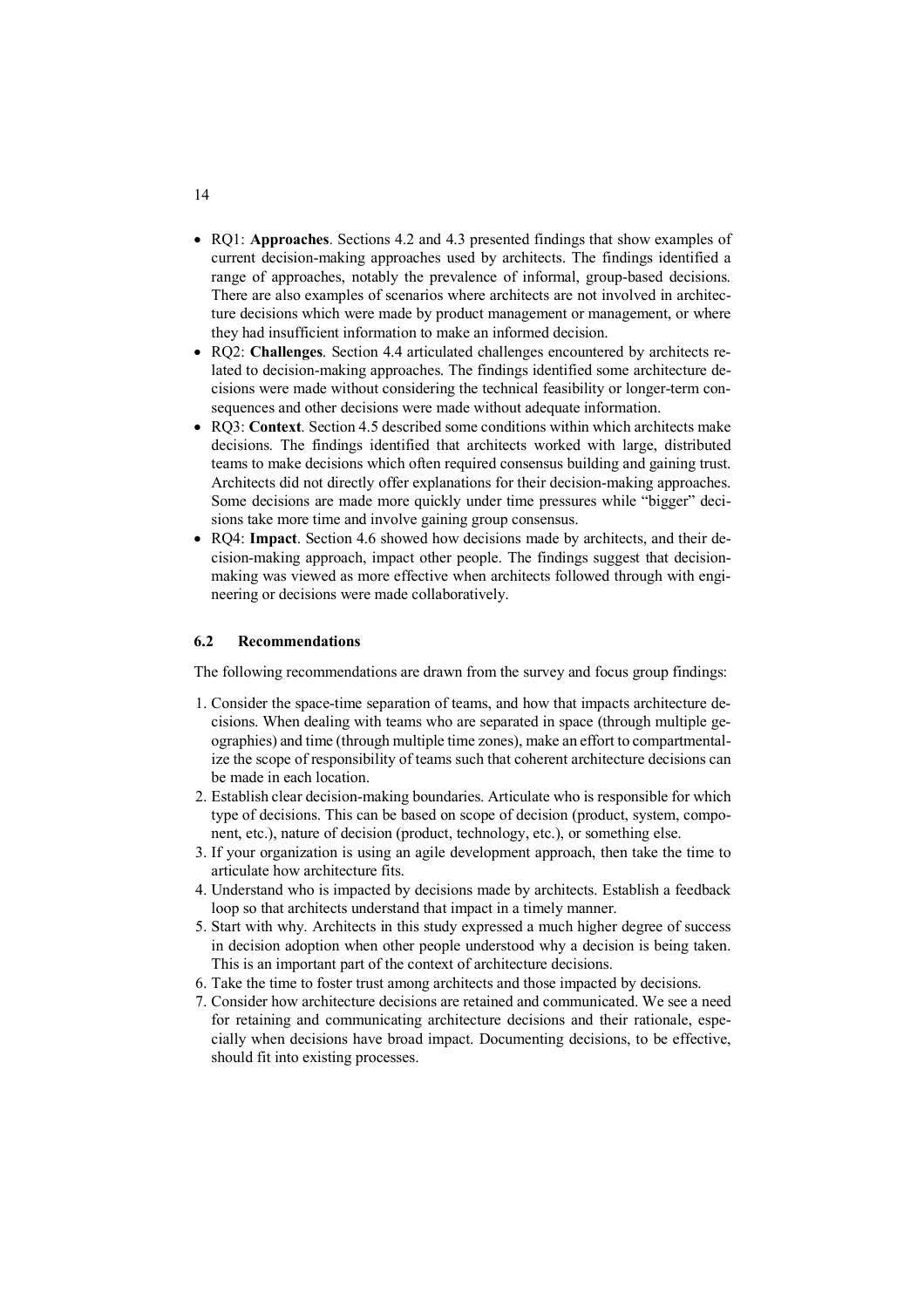8. Some decisions are necessarily made for short-term expediency, e.g. to address an immediate customer need. Perhaps there needs to be some mechanism to flag these types of decisions and manage them, perhaps in a product debt backlog (especially those that will incur architecture debt) for periodic review.

## **6.3 Conclusions**

Having multiple dimensions that help characterize different decisions, as shown in section 4.2, provides deeper insights into the types of decisions architects are dealing with. Architects are generally experienced decision makers operating in an environment characterized by time pressure, insufficient information, poorly defined or non-existent procedures, and a need for coordination across hundreds of people in multiple global teams. Their perception is they are most effective in making decisions where they have formal and direct collaboration with engineering and product management. The findings showed several examples that help the researchers understand how architects approach decision-making, and the challenges, context and impact of those decisions. The findings did not reveal sufficient data about the reasons why architects choose the decision-making approaches they employ.

#### **6.4 Future Research**

Future research based on this study will focus on the following:

- Understanding how architecture decisions constrain other decisions. It is hard for developers who get involved later, long after a decision is made, to understand the initial design context. This research points to the potential need for a cumulative history of decisions.
- Understanding the trade-offs and benefits between documenting decisions, and other aspects of the architecture. In particular, is it more important to document decisions than it is other aspects of the architecture?

The authors also intend to reproduce this study with additional organizations to understand how approaches to architecture decision making vary in different contexts.

## **References**

- 1. Bass, L., Clements, P., Kazman, R.: Software Architecture in Practice. Addison-Wesley, Upper Saddle River, NJ (2013)
- 2. Rozanski, N., Woods, E.: Software Systems Architecture: Working with Stakeholders Using Viewpoints and Perspectives. Addison-Wesley, Upper Saddle River, NJ (2012)
- 3. Kruchten, P., Capilla, R., Dueñas, J.C.: The decision view's role in software architecture practice. IEEE software 26, 36-42 (2009)
- 4. Kruchten, P., Lago, P., Van Vliet, H.: Building up and reasoning about architectural knowledge. International Conference on the Quality of Software Architectures, pp. 43-58. Springer (2006)